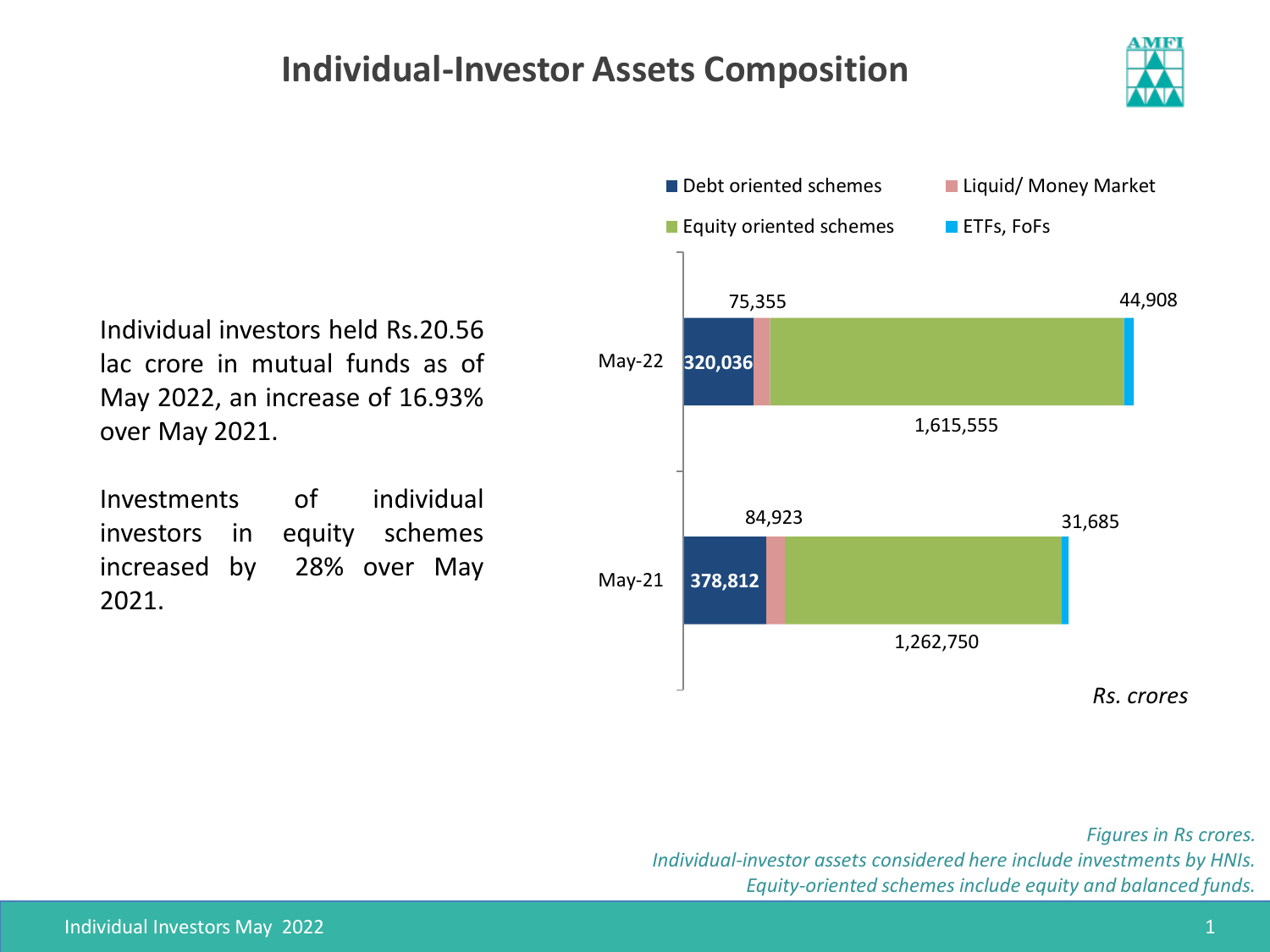## **Individual Investors – Overall Composition**



Individual assets are primarily distributor-driven.

57% of the assets of Individual investors are from T30 cities, brought in by distributors.

Direct investments amount to 22% of individual assets, divided as 4% from B30 and 18% from T30.



*Individual investors here include HNIs.*